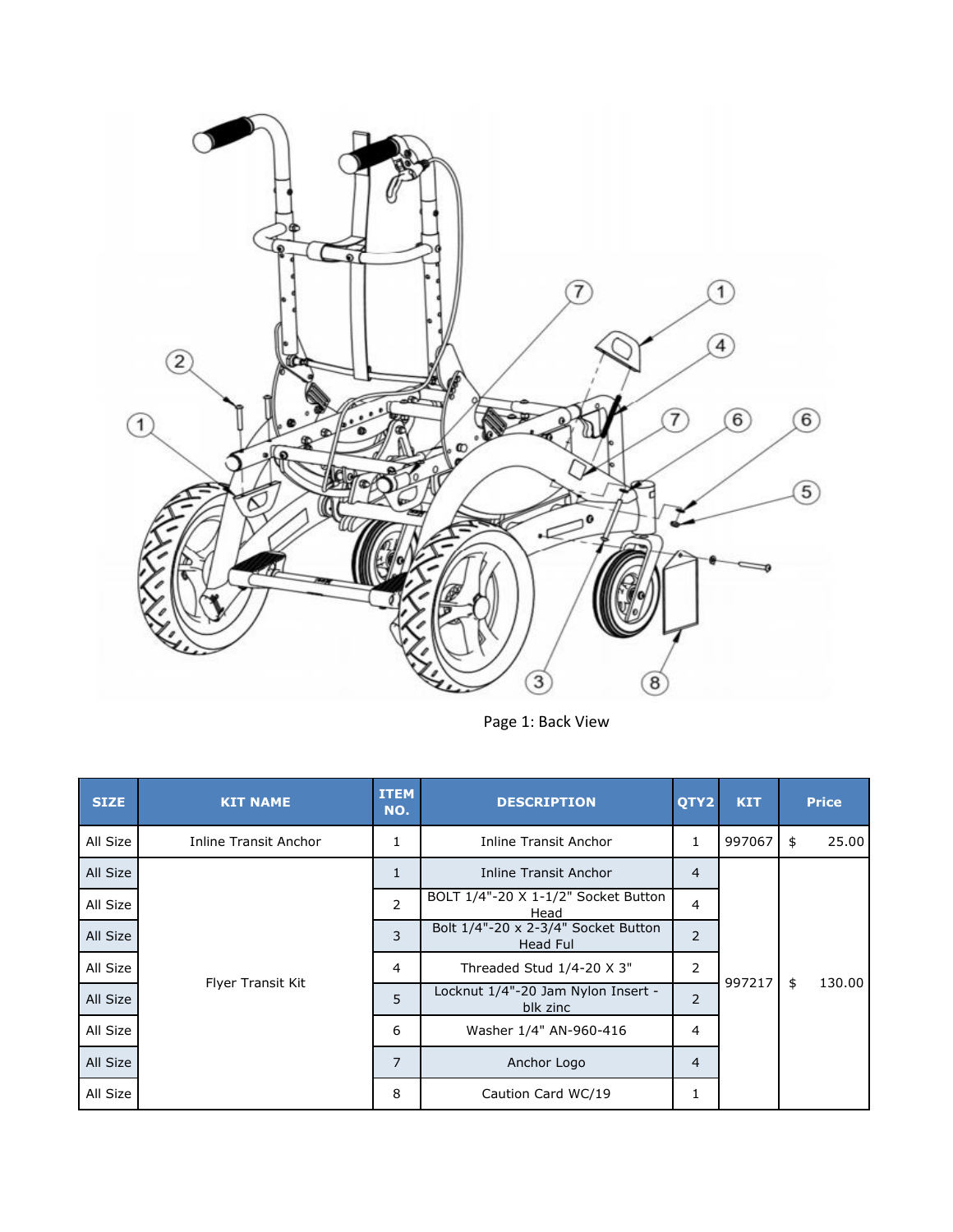

Page 2: Seat Assembly

| <b>SIZE</b> | <b>KIT NAME</b>             | <b>ITEM</b><br>NO. | <b>DESCRIPTION</b>                              | OTY2           | <b>KIT</b> | <b>Price</b> |
|-------------|-----------------------------|--------------------|-------------------------------------------------|----------------|------------|--------------|
| All Size    |                             | 1                  | Flyer Center Seat Pan                           | 1              | 997190     |              |
| All Size    |                             | 2                  | Flyer Side Seat Pan LH                          | 1              |            |              |
| All Size    |                             | 3                  | Flyer Side Seat Pan RH                          | 1              |            |              |
| All Size    |                             | $\overline{4}$     | Bolt 1/4"-28 x 1-1/2" Socket Button<br>Head-b   | $\overline{4}$ |            |              |
| All Size    |                             | 5                  | Nylon Washer 1/4" X 3/4" X 1/8"                 | 2              |            | \$<br>151.00 |
| All Size    | <b>FLYER SEAT PANS ASSY</b> | 6                  | Coved Washer - 3/4"                             | 2              |            |              |
| All Size    |                             | $\overline{7}$     | Bolt 1/4"-20 X 5/8" Socket Button<br>Head-blk z | 2              |            |              |
| All Size    |                             | 8                  | Locknut 1/4"-20 Nylon Insert (full)             | 2              |            |              |
| All Size    |                             | $\mathsf{q}$       | Adhesive Backed Tape Black -Hook- 1-<br>1/2"    | $\mathbf{1}$   |            |              |
| All Size    |                             | 10                 | Adhesive Backed Tape Black -Hook- 1-<br>1/2"    | 1              |            |              |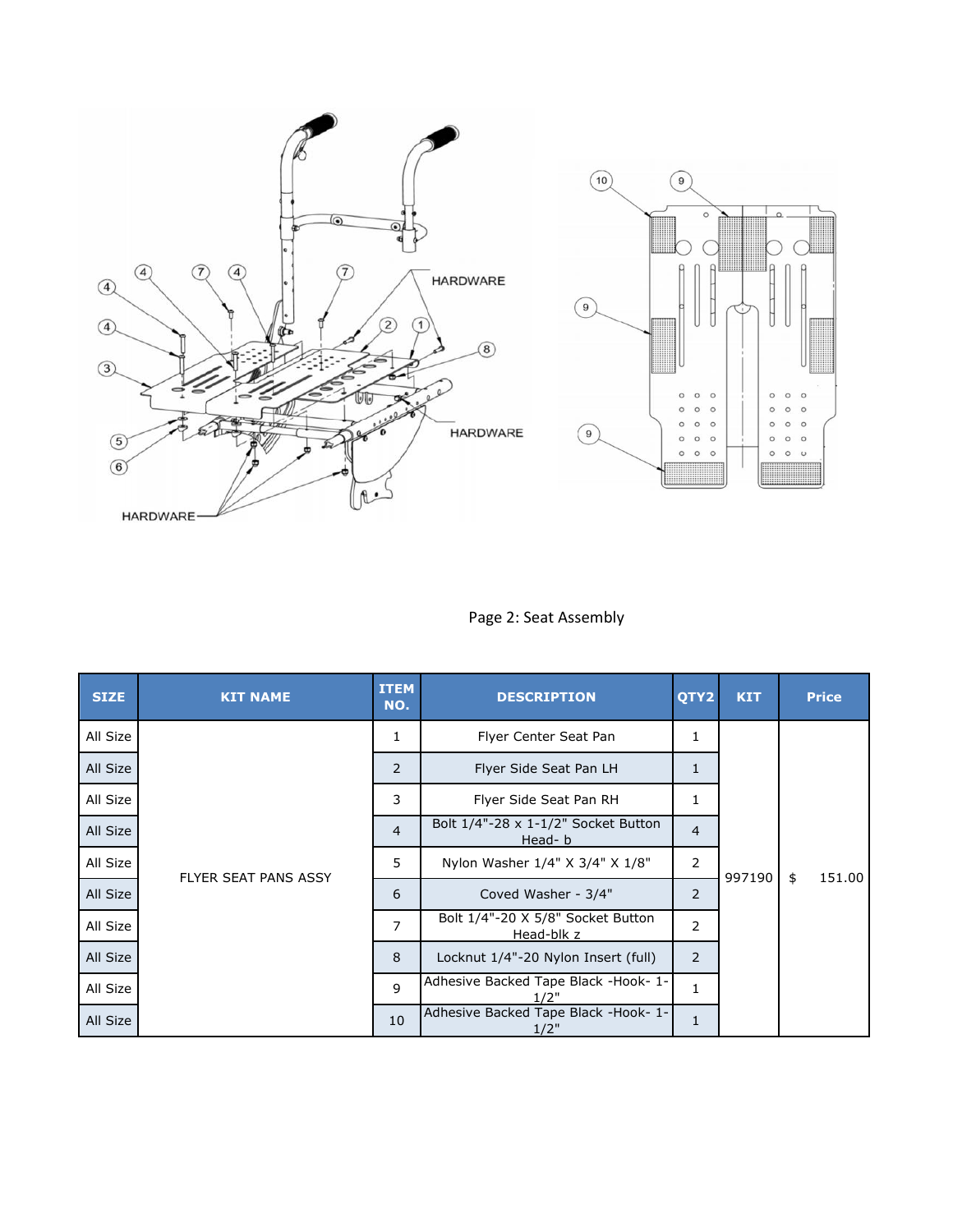



Page 3: Back Seat Assembly

| <b>SIZE</b> | <b>KIT NAME</b>                                              | <b>ITEM</b><br>NO. | <b>DESCRIPTION</b>                                      | OTY2 | <b>KIT</b> | <b>Price</b> |  |
|-------------|--------------------------------------------------------------|--------------------|---------------------------------------------------------|------|------------|--------------|--|
| All Size    |                                                              | 8                  | Carriage Bolt 1/4"-20 X 1" grd 2 - blk<br>zinc          |      |            |              |  |
| All Size    | FI12/13/14/15/16 TR12/14 Back<br>Pan Adjustment Knobs (Pair) | 11                 | Nylon Washer 1/4" X 11/16"                              |      | 997199     | 10.00<br>\$  |  |
| All Size    |                                                              | 16                 | 1/4"-20 Knob With Threaded Through<br>Hole              | ำ    |            |              |  |
|             | All Size   Screw #10-24 X 3/4" Phillips Truss                | 6                  | Screw #10-24 X 3/4" Phillips Truss -<br>steel -blk zinc |      | 997391     | 1.00<br>\$   |  |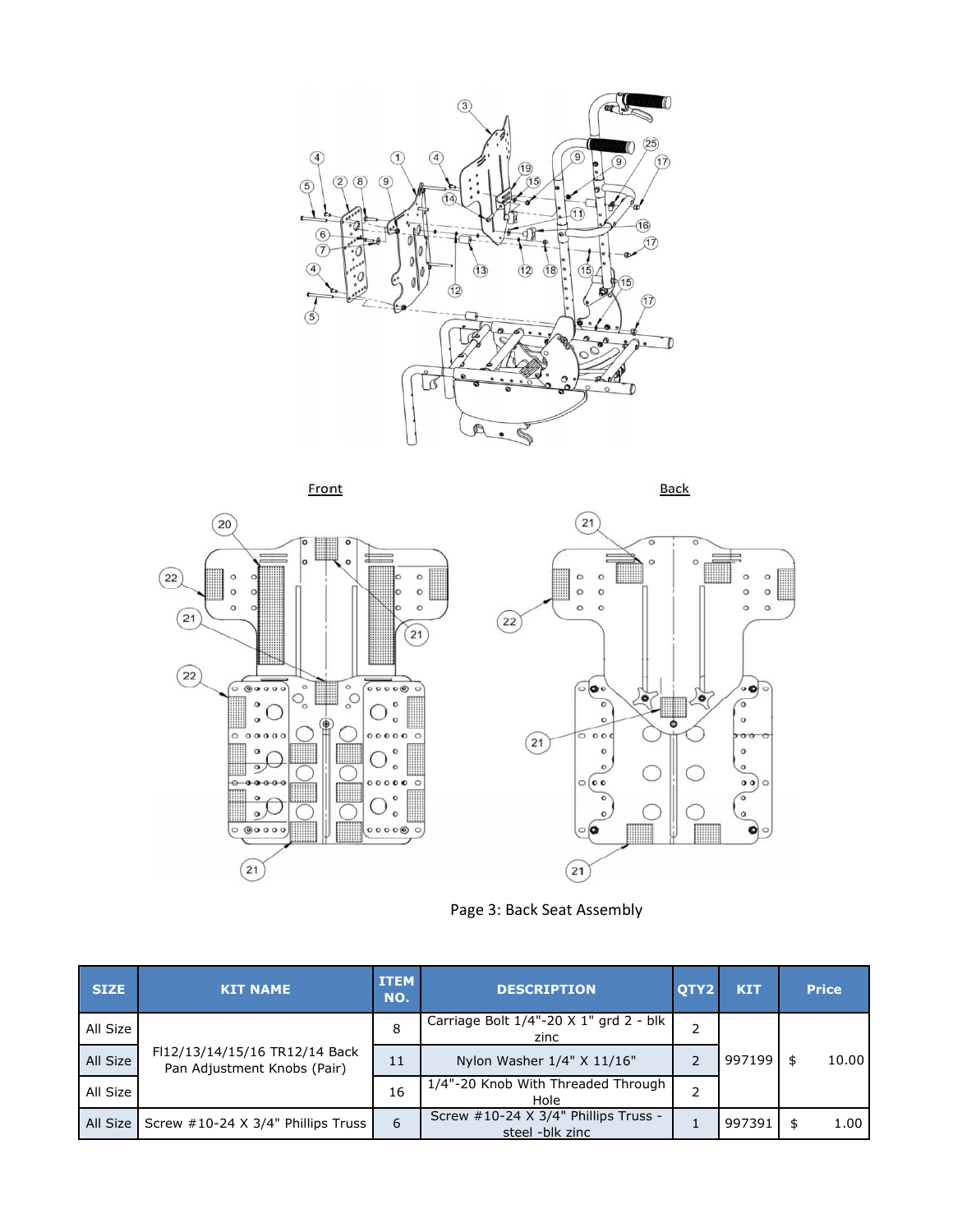

Page 4: Seating Module Assembly

| <b>SIZE</b> | <b>KIT NAME</b>              | <b>ITEM</b><br>NO. | <b>DESCRIPTION</b>                           | OTY2 | <b>KIT</b> | <b>Price</b> |
|-------------|------------------------------|--------------------|----------------------------------------------|------|------------|--------------|
| All Size    | Handle Grip Feathered - pair | 62                 | Grip Feather 7/8" Black                      |      | 992699     | 27.60        |
| All Size    | Curved Flanged Weld Nut      | 58                 | Curved Flanged Weld Nut 1/4"-20 X<br>9/16" B |      | 995608     | 10.00        |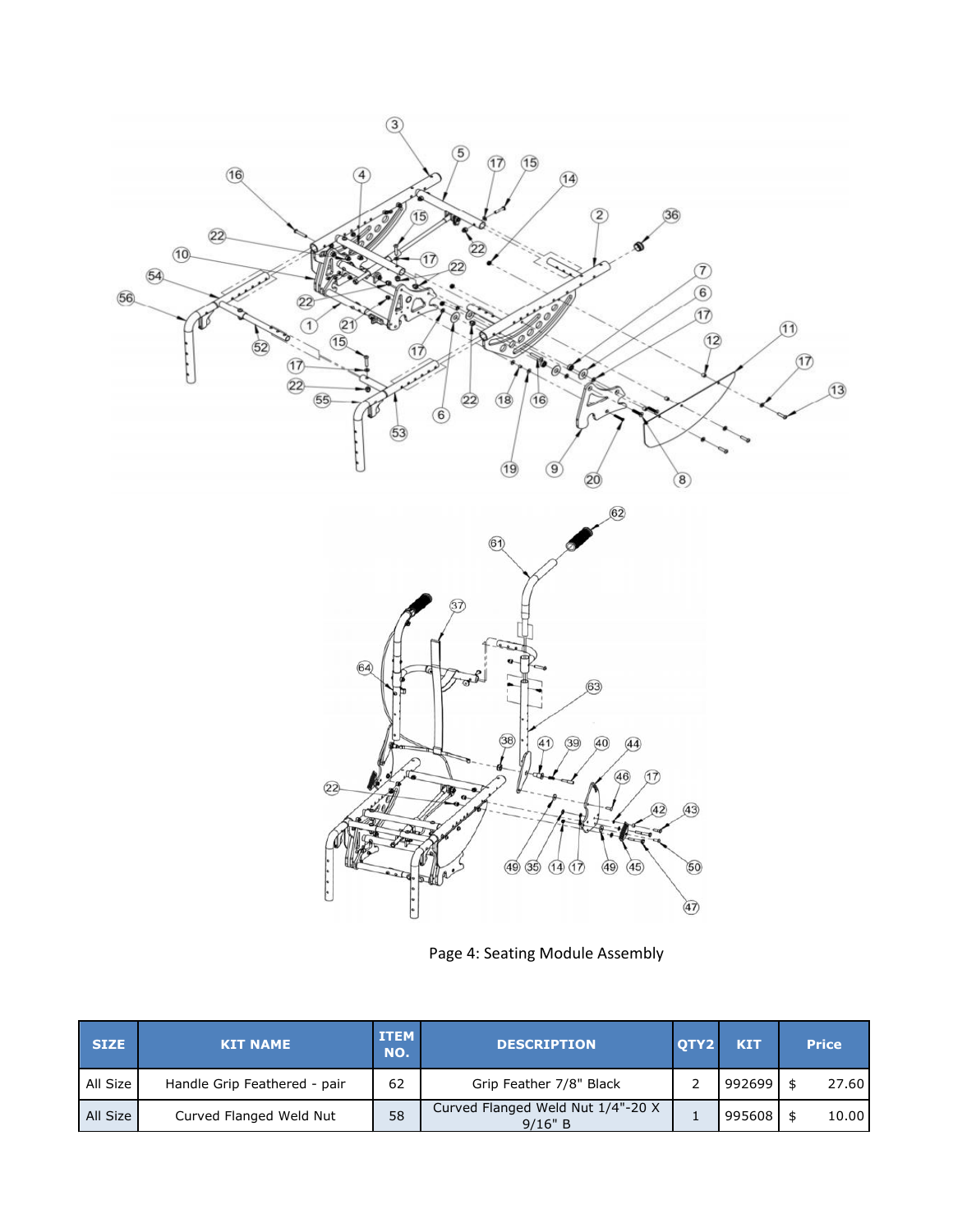| All Size | Tube End 1" Round                                                           | 36             | Tube End 1" Round 2                                         | $\mathbf{1}$   | 995623 | \$<br>0.20   |
|----------|-----------------------------------------------------------------------------|----------------|-------------------------------------------------------------|----------------|--------|--------------|
| All Size | Flyer Std Seating Module 19"<br>Seatback                                    | 0              | Flyer Std Seat Module Assy 19"<br>Seatback                  | $\mathbf{1}$   | 997191 | \$1,870.00   |
| All Size | Flyer Std Seating Module 22"<br>Seatback                                    | 0              | Flyer Std Seat Module Assy 22"<br>Seatback                  | $\mathbf{1}$   | 997192 | \$1,870.00   |
| All Size | Flyer Std Seating Module 25"<br>Seatback                                    | $\overline{0}$ | Flyer Std Seat Module Assy 25"<br>Seatback                  | $\mathbf{1}$   | 997193 | \$1,870.00   |
| 12       | FL12 One-Piece Height Adjustable<br>Push Handle Assembly (outside<br>mount) | 61             | FL-12 Handle Tube Assy                                      | 1              | 997200 | \$<br>109.00 |
| 13       | FL13 One-Piece Height Adjustable<br>Push Handle Assembly (outside<br>mount) | 61             | FL-13 Handle Tube Assy                                      | $\mathbf{1}$   | 997201 | \$<br>109.00 |
| 14       | FL14 One-Piece Height Adjustable<br>Push Handle Assembly (outside<br>mount) | 61             | FL-14 Handle Tube Assy                                      | 1              | 997202 | \$<br>109.00 |
| 15       | FL15 One-Piece Height Adjustable<br>Push Handle Assembly (outside<br>mount) | 61             | FL-15 Handle Tube Assy                                      | $\mathbf{1}$   | 997203 | \$<br>109.00 |
| 16       | FL16 One-Piece Height Adjustable<br>Push Handle Assembly (outside<br>mount) | 61             | FL-16 Handle Tube Assy                                      | 1              | 997204 | \$<br>109.00 |
| 12       | FL12 One-Piece Height Adjustable<br>Push Handle Assembly (inside<br>mount)  | 61             | FL-12 Handle Tube Assy Buttons<br>Inside                    | $\mathbf{1}$   | 997244 | \$<br>109.00 |
| 13       | FL13 One-Piece Height Adjustable<br>Push Handle Assembly (inside<br>mount)  | 61             | FL-13 Handle Tube Assy Buttons<br>Inside                    | $\mathbf{1}$   | 997245 | \$<br>109.00 |
| 14       | FL14 One-Piece Height Adjustable<br>Push Handle Assembly (inside<br>mount)  | 61             | FL-14 Handle Tube Assy Buttons<br>Inside                    | $\mathbf{1}$   | 997246 | \$<br>109.00 |
| 15       | FL15 One-Piece Height Adjustable<br>Push Handle Assembly (inside<br>mount)  | 61             | FL-15 Handle Tube Assy Buttons<br>Inside                    | $\mathbf{1}$   | 997247 | \$<br>109.00 |
| 16       | FL16 One-Piece Height Adjustable<br>Push Handle Assembly (inside<br>mount)  | 61             | FL-16 Handle Tube Assy Buttons<br>Inside                    | $\mathbf{1}$   | 997248 | \$<br>109.00 |
| All Size |                                                                             | 52             | Flyer Leg Rest Side Telescoping                             | 1              |        |              |
| All Size |                                                                             | 53             | Flyer Removable Leg Rest Telescoping                        | $\mathbf{1}$   |        |              |
| All Size | Flyer Fixed Front Legrests (Pair)                                           | 54             | Flyer Removable Leg Rest Telescoping                        | $\mathbf{1}$   | 997314 | \$<br>374.00 |
| All Size |                                                                             | 55             | Flyer Removable Leg Rest Front<br>Telescoping               | $\mathbf{1}$   |        |              |
| All Size |                                                                             | 56             | Flyer Removable Leg Rest Front<br>Telescoping               | $\mathbf{1}$   |        |              |
| All Size |                                                                             | 57             | Sheet Metal Screw #10 X 1/2" - steel-<br>blk zi             | $\overline{4}$ |        |              |
| All Size | FL12/13/14/15/16 Two Piece Push<br>Handle                                   | 61             | Flyer Independant Handle                                    | $\overline{2}$ | 997344 | \$<br>220.00 |
| All Size |                                                                             | 62             | Grip Feather 7/8" Black                                     | 2              |        |              |
| All Size |                                                                             | 23             | Metric Hex Nut 6mm Black Zinc                               | 1              |        |              |
| All Size | Flyer Mechlock Replacement                                                  | 24             | Adjusting Barrels Assembly 6mm<br>Modified                  | $1\,$          | 997409 | \$<br>50.00  |
| All Size |                                                                             | 31             | Flyer Mechlock Assy                                         | 1              |        |              |
| All Size | Flyer Back Canes Replacement -<br>Short - Optional Recline                  |                | Flyer Back Canes Replacement - Short<br>- Optional Recline  | $\pmb{0}$      | 997418 | \$<br>243.00 |
| All Size | Flyer Back Canes Replacement -<br>Medium - Optional Recline                 |                | Flyer Back Canes Replacement -<br>Medium - Optional Recline | $\pmb{0}$      | 997419 | \$<br>257.00 |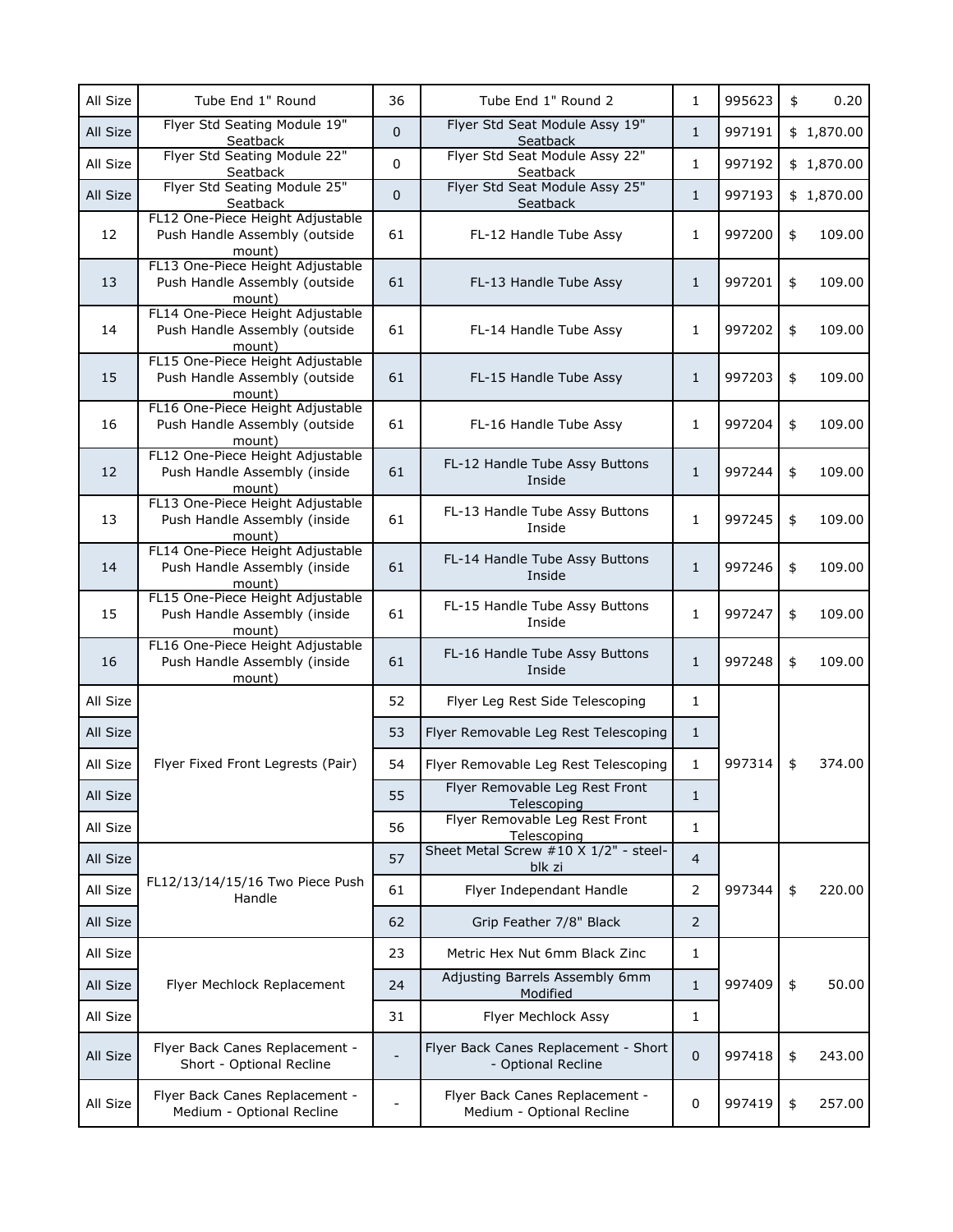| All Size | Flyer Back Canes Replacement -<br>Tall - Optional Recline                         |                          | Flyer Back Canes Replacement - Tall -<br><b>Optional Recline</b>                         | $\mathbf 0$    | 997420                                            | \$<br>205.00 |
|----------|-----------------------------------------------------------------------------------|--------------------------|------------------------------------------------------------------------------------------|----------------|---------------------------------------------------|--------------|
| All Size | Flyer Back Canes Replacement -<br>Short - Std Recline                             |                          | Flyer Back Canes Replacement - Short<br>- Std Recline                                    | $\pmb{0}$      | 997431                                            | \$<br>219.00 |
| All Size | Flyer Back Canes Replacement -<br>Medium - Std Recline                            |                          | Flyer Back Canes Replacement -<br>Medium - Std Recline                                   | $\mathbf{0}$   | 997432                                            | \$<br>232.00 |
| All Size | Flyer Back Canes Replacement -<br>Tall - Std Recline                              |                          | Flyer Back Canes Replacement - Tall -<br>Std Recline                                     | 0              | 997433                                            | \$<br>254.00 |
| All Size | Flyer Tilt Cable Replacement -<br>Short Back Canes - Independent<br>Push Handles  | $\overline{\phantom{a}}$ | Flyer Tilt Cable Replacement - Short<br>Back Canes - Independent Push<br><b>Handles</b>  | N/A            | 997434                                            | \$<br>18.00  |
| All Size | Flyer Tilt Cable Replacement -<br>Medium Back Canes - Independent<br>Push Handles | $\overline{\phantom{a}}$ | Flyer Tilt Cable Replacement - Medium<br>Back Canes - Independent Push<br><b>Handles</b> | N/A            | 997435                                            | \$<br>18.00  |
| All Size | Flyer Tilt Cable Replacement - Tall<br>Back Canes - Independent Push<br>Handles   | $\overline{\phantom{a}}$ | Flyer Tilt Cable Replacement - Tall<br>Back Canes - Independent Push<br>Handles          | N/A            | 997436                                            | \$<br>18.00  |
| All Size | Flyer Tilt Cable Replacement -<br>Short Back Canes - One Piece Push<br>Handle     | $\overline{\phantom{a}}$ | Flyer Tilt Cable Replacement - Short<br>Back Canes - One Piece Push Handle               | N/A            | 997437                                            | \$<br>18.00  |
| All Size | Flyer Tilt Cable Replacement -<br>Medium Back Canes - One Piece<br>Push Handle    | $\overline{\phantom{a}}$ | Flyer Tilt Cable Replacement - Medium<br>Back Canes - One Piece Push Handle              | N/A            | 997438                                            | \$<br>18.00  |
| All Size | Flyer Tilt Cable Replacement - Tall<br>Back Canes - One Piece Push<br>Handle      | $\overline{\phantom{0}}$ | Flyer Tilt Cable Replacement - Tall<br>Back Canes - One Piece Push Handle                | N/A            | 997439                                            | \$<br>18.00  |
| All Size | Included in Medium Back Canes                                                     | 63                       | Flyer 22" Seatback Tube Welded LH                                                        | $\blacksquare$ | Included<br>in                                    | \$           |
| All Size | Replacement Kit                                                                   | 64                       | Flyer 22" Seatback Tube Welded RH                                                        |                | Medium<br><b>Back</b>                             |              |
| All Size | Included in Optional Recline Kit<br>Only                                          | $\overline{\phantom{0}}$ | Trekker Optional Side Plate                                                              | $\mathbf 0$    | Included<br>in<br>Optional<br>Recline<br>Kit Only | \$           |
| All Size |                                                                                   | 14                       | Locknut 1/4"-20 Jam Nylon Insert -<br>blk zinc                                           | 2              |                                                   |              |
| All Size |                                                                                   | 17                       | Washer 1/4" AN-960-416                                                                   | 8              |                                                   |              |
| All Size |                                                                                   | 35                       | Locknut 1/4"-28 Jam Flexlock Black<br>Zinc                                               | 2              |                                                   |              |
| All Size |                                                                                   | 38                       | Locknut 1/2"-20 Nylon NTE Bright Zinc<br>098                                             | $\overline{2}$ |                                                   |              |
| All Size |                                                                                   | 39                       | Comp Spring 1/4" ID x .305" OD x .02<br>D                                                | $\overline{2}$ |                                                   |              |
| All Size |                                                                                   | 40                       | Trekker Inner Recline Pin                                                                | $\overline{2}$ | Included                                          |              |
| All Size |                                                                                   | 41                       | Trekker Outer Recline Pin                                                                | 2              | in<br>Selected                                    |              |
| All Size | Included in Selected Back Canes<br>Replacement Kit                                | 42                       | Transit Anchor Lock Pin Sleeve                                                           | 2              | Back<br>Canes                                     | \$           |
| All Size |                                                                                   | 43                       | Trekker Transit Pin                                                                      | 2              | Replace<br>ment Kit                               |              |
| All Size |                                                                                   | 45                       | Footstrap Bracket                                                                        | 2              |                                                   |              |
| All Size |                                                                                   | 46                       | Rivet 1/4" X 5/8" S/T                                                                    | 2              |                                                   |              |
| All Size |                                                                                   | 47                       | Bolt 1/4"-28 X 1-3/4" Hex Head-Grade<br>8                                                | $\overline{4}$ |                                                   |              |
| All Size |                                                                                   | 49                       | Nylon Washer 1/4" X 3/4" X 1/8"                                                          | 4              |                                                   |              |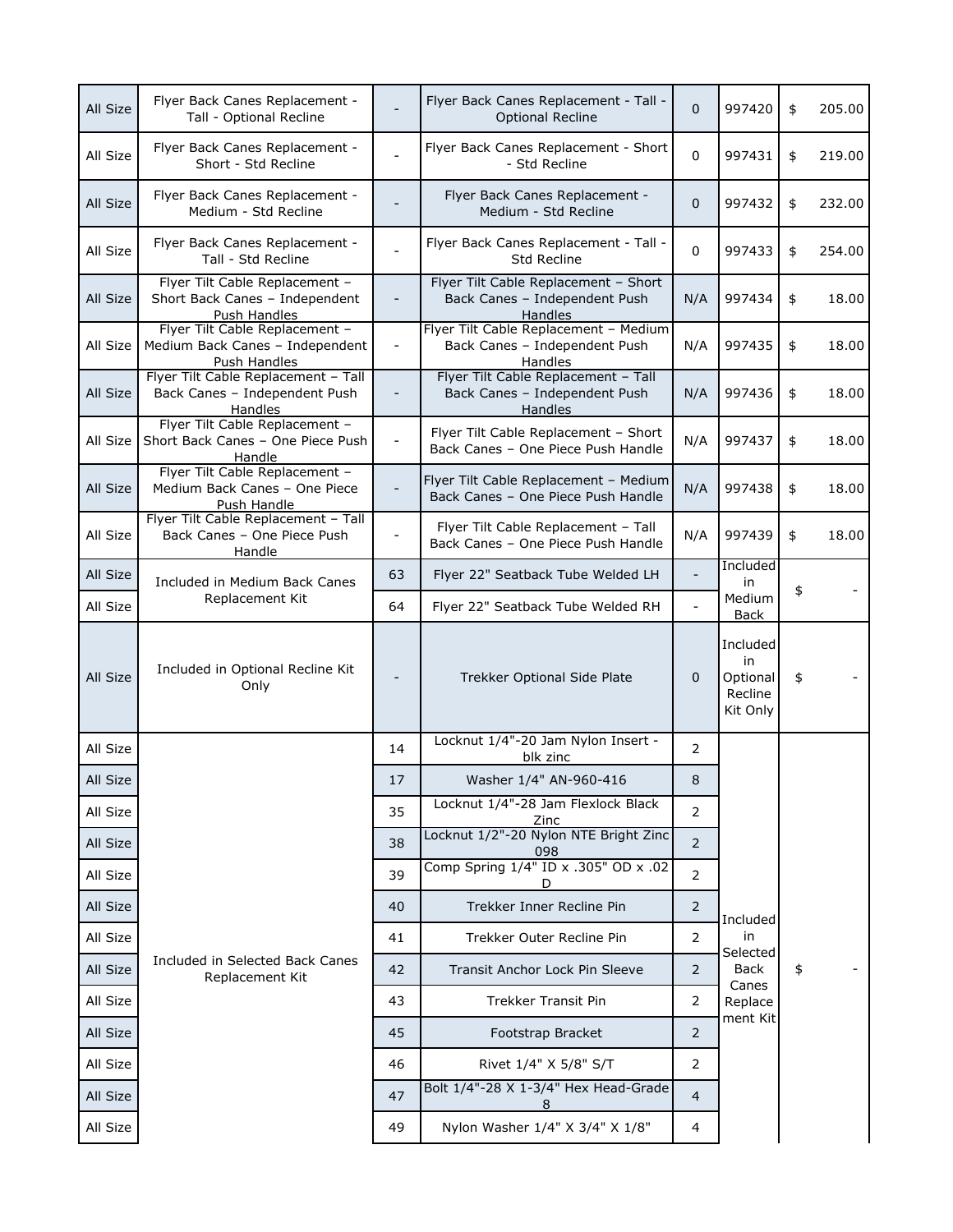| All Size |                                               | 50 | Bolt 1/4"-20 X 5/8" Socket Button<br>Head-blk z | $\overline{2}$ |                                                       |    |
|----------|-----------------------------------------------|----|-------------------------------------------------|----------------|-------------------------------------------------------|----|
| All Size |                                               | 51 | Bolt 1/4"-20 X 3/4" Socket Button<br>Head       | 2              |                                                       |    |
| All Size |                                               | 25 | <b>Inner Cable</b>                              | $\mathbf{1}$   |                                                       |    |
| All Size |                                               | 26 | Screw #8-32 X 3/16"                             | 2              | Included<br>in                                        |    |
| All Size | Included in Selected Cable<br>Replacement Kit | 27 | Wire Stop Assembly                              | $\mathbf{1}$   | Selected<br>Cable                                     | \$ |
| All Size |                                               | 29 | Inner Cable Tip                                 | $\mathbf{1}$   | Replace<br>ment Kit                                   |    |
| All Size |                                               | 30 | Cable Housing                                   | 1              |                                                       |    |
| All Size | Included in Short Back Canes                  | 63 | Flyer 19" Seatback Tube Welded LH               |                | Included<br>in Short                                  | \$ |
| All Size | Replacement Kit                               | 64 | Flyer 19" Seatback Tube Welded RH               |                | <b>Back</b><br>Canes                                  |    |
| All Size | Included in Standard Recline Kit<br>Only      | 44 | Trekker Standard Side Plate                     | $\overline{2}$ | Included<br>in<br>Standar<br>d<br>Recline<br>Kit Only | \$ |
| All Size | Included in Tall Back Canes                   | 63 | Flyer 25" Seatback Tube Welded LH               |                | Included<br>in Tall                                   |    |
| All Size | Replacement Kit                               | 64 | Flyer 25" Seatback Tube Welded RH               |                | <b>Back</b><br>Canes                                  | \$ |



Page 5: Base Frame Assembly with 16 inch Wheels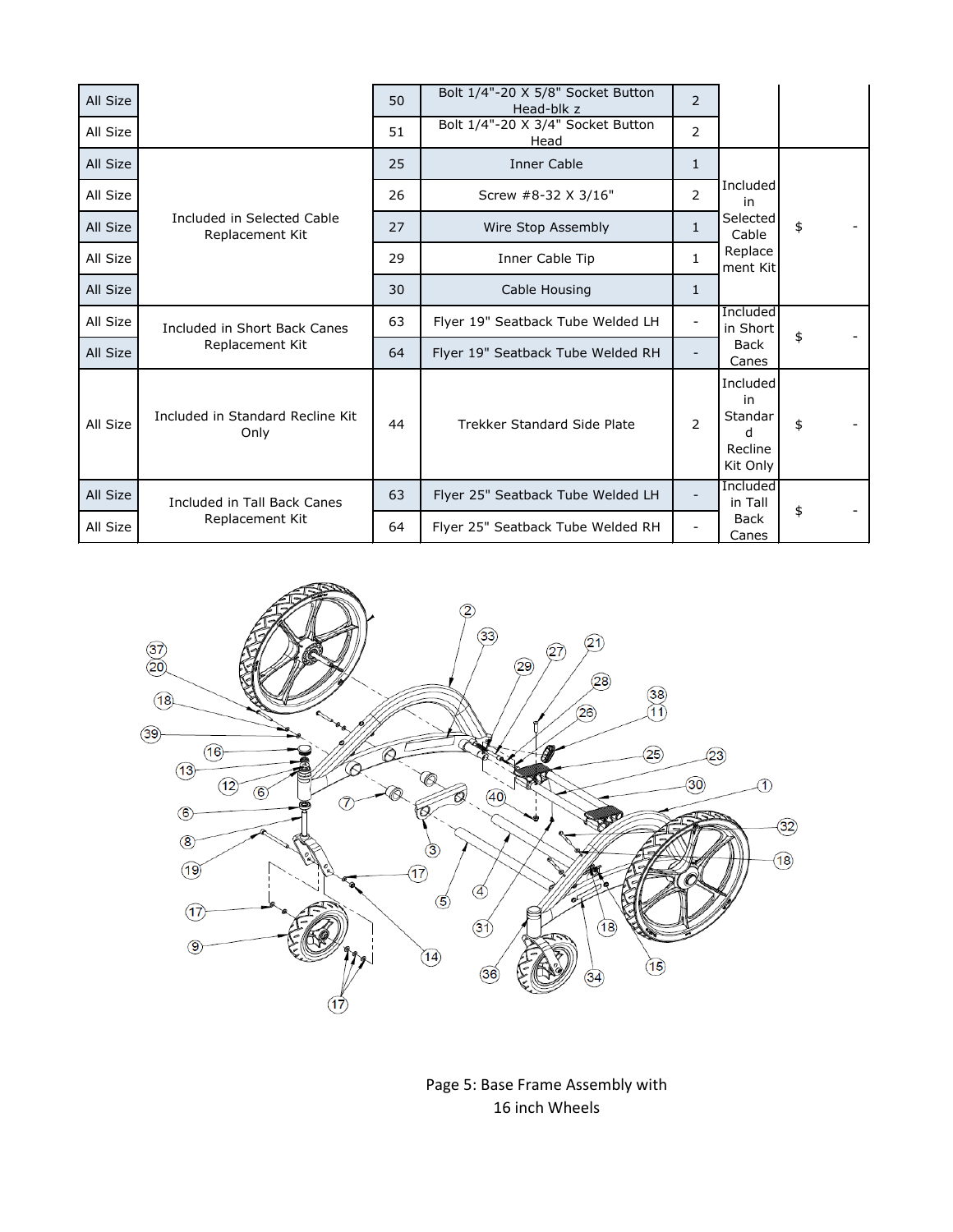| <b>SIZE</b> | <b>KIT NAME</b>                              | <b>ITEM</b><br>NO. | <b>DESCRIPTION</b>                        | QTY2           | <b>KIT</b> | <b>Price</b> |
|-------------|----------------------------------------------|--------------------|-------------------------------------------|----------------|------------|--------------|
| 12          |                                              | 4                  | FL-12 Rear Cross Tube Assembly            | 1              |            |              |
| 12          | Growth Kit - Flyer 12                        | 5                  | FL-12 Front Cross Tube Assembly           | $\mathbf{1}$   | 905298     | \$<br>96.00  |
| 12          |                                              | 21                 | FL-12 Quick Release Axle Tube             | $\mathbf{1}$   |            |              |
| 12          |                                              | 27                 | FL-12 Brake Tube Assembly                 | $\mathbf{1}$   |            |              |
| 13          |                                              | 4                  | FL-13 Rear Cross Tube Assembly            | 1              |            |              |
| 13          |                                              | 5                  | FL-13 Front Cross Tube Assembly           | $\mathbf{1}$   | 905299     | 96.00        |
| 13          | Growth Kit - Flyer 13                        | 21                 | FL-13 Quick Release Axle Tube             | $\mathbf{1}$   |            | \$           |
| 13          |                                              | 27                 | FL-13 Brake Tube Assembly                 | $\mathbf{1}$   |            |              |
| 14          |                                              | 4                  | FL-14 Rear Cross Tube Assembly            | $\mathbf{1}$   |            |              |
| 14          | Growth Kit - Flyer 14                        | 5                  | FL-14 Front Cross Tube Assembly           | $\mathbf{1}$   | 905300     | \$<br>96.00  |
| 14          |                                              | 21                 | FL-14 Quick Release Axle Tube             | 1              |            |              |
| 14          |                                              | 27                 | FL-14 Brake Tube Assembly                 | $\mathbf{1}$   |            |              |
| 15          |                                              | 4                  | FL-15 Rear Cross Tube Assembly            | 1              |            |              |
| 15          | Growth Kit - Flyer 15                        | 5                  | FL-15 Front Cross Tube Assembly           | $\mathbf{1}$   | 905301     | 96.00<br>\$  |
| 15          |                                              | 21                 | FL-15 Quick Release Axle Tube             | 1              |            |              |
| 15          |                                              | 27                 | FL-15 Brake Tube Assembly                 | $\mathbf{1}$   |            |              |
| 16          |                                              | 4                  | FL-16 Rear Cross Tube Assembly            | 1              |            |              |
| 16          | Growth Kit - Flyer 16                        | 5                  | FL-16 Front Cross Tube Assembly           | $\mathbf{1}$   | 905302     | \$<br>96.00  |
| 16          |                                              | 21                 | FL-16 Quick Release Axle Tube             | $\mathbf{1}$   |            |              |
| 16          |                                              | 27                 | FL-16 Brake Tube Assembly                 | $\mathbf{1}$   |            |              |
| All Size    |                                              | 9                  | Front Wheel w/3-Spokes 182.5x51mm<br>Rolk | 1              |            |              |
| All Size    | 7.5" x 2" Front Solid Tire on Grey           | 13                 | Locknut M8-1.25 Nylon Insert              | $\mathbf{1}$   |            |              |
| All Size    | Rim (Ea)                                     | 16                 | Washer 5/16" X 9/16"                      | 6              | 994749     | 130.00<br>\$ |
| All Size    |                                              | 18                 | Bolt M8-1.25mm x 90mm Socket Cap<br>Scre  | $\mathbf{1}$   |            |              |
| All Size    | O Ring                                       | 11                 | "0" Ring Buna-Nitrile                     | 1              | 995614     | \$<br>0.25   |
| All Size    | Caster Fork Assembly 7.5" X 2"               | 8                  | Balloon Caster Fork Assembly              | $\mathbf{1}$   |            |              |
| All Size    | (ROLKO)                                      | 11                 | "0" Ring Buna-Nitrile                     | $\mathbf{1}$   | 996009     | \$<br>40.00  |
| 12          | FL12 Base Frame ONLY (for 16"<br>Rear Wheel) | 0                  | FL-12 Base Frame Assy 16" Wheel<br>Option | $\mathbf{1}$   | 997172     | \$1,000.00   |
| 13          | FL13 Base Frame ONLY (for 16"<br>Rear Wheel) | $\mathbf 0$        | FL-13 Base Frame Assy 16" Wheel<br>Option | $\mathbf 1$    | 997173     | \$1,000.00   |
| 14          | FL14 Base Frame ONLY (for 16"<br>Rear Wheel) | $\overline{0}$     | FL-14 Base Frame Assy 16" Wheel<br>Option | $\mathbf{1}$   | 997174     | \$1,000.00   |
| 15          | FL15 Base Frame ONLY (for 16"                | $\pmb{0}$          | FL-15 Base Frame Assy 16" Wheel           | $\mathbf{1}$   | 997175     | \$1,000.00   |
| 16          | Rear Wheel)<br>FL16 Base Frame ONLY (for 16" | 0                  | Option<br>FL-16 Base Frame Assy 16" Wheel | $\mathbf{1}$   | 997176     | \$1,000.00   |
| All Size    | Rear Wheel)<br>Flyer Base Welded LH          | $\mathbf{1}$       | Option<br>Flyer Base Welded LH            | $\mathbf 1$    | 997304     | 339.00<br>\$ |
| All Size    | Flyer Base Welded RH                         | $\overline{2}$     | Flyer Base Welded RH                      | $\mathbf{1}$   | 997305     | 339.00<br>\$ |
| All Size    |                                              | 23                 | Trekker Brake Pin Inner                   | $\overline{2}$ |            |              |
|             |                                              |                    |                                           |                |            |              |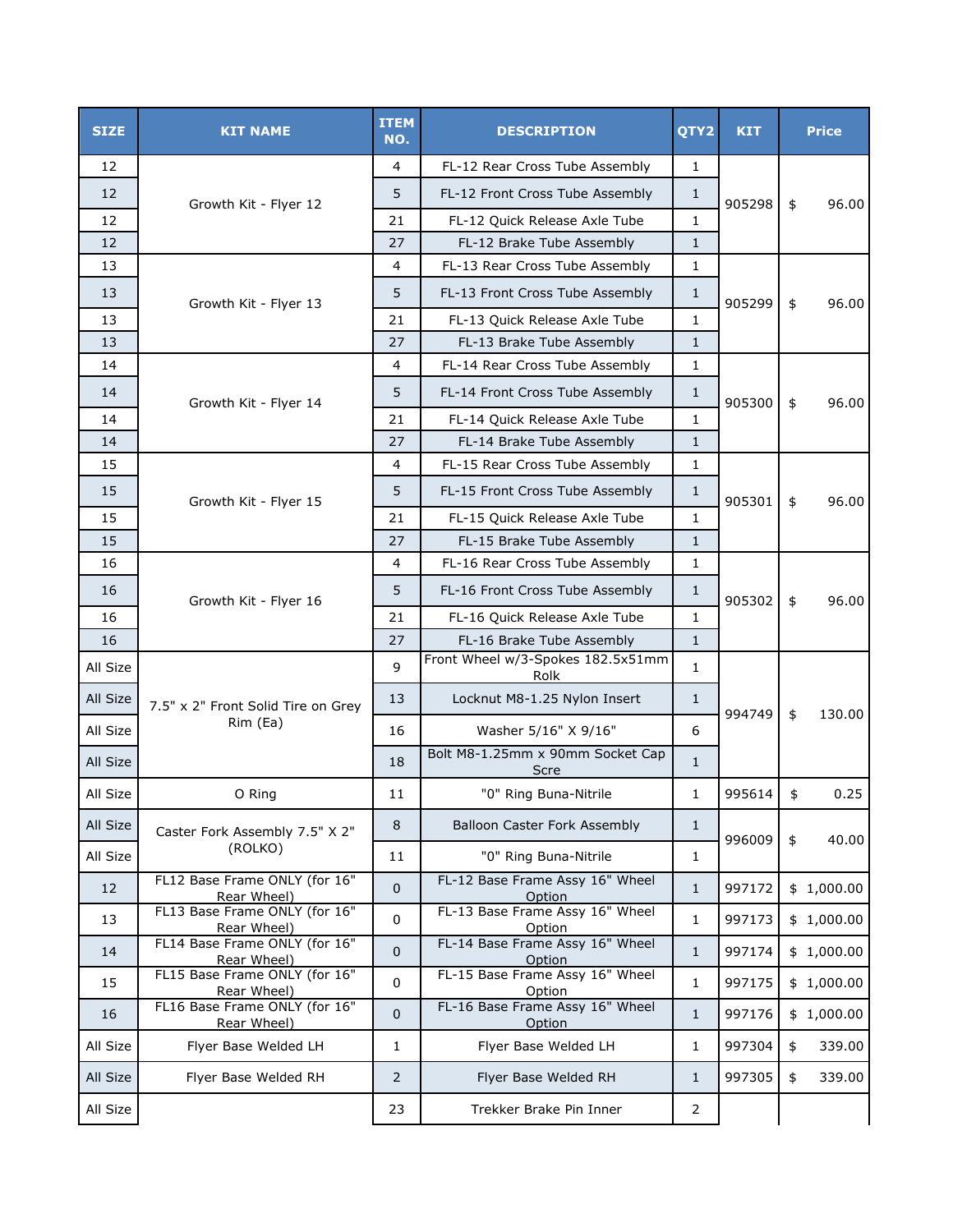| All Size |                                           | 24 | Trekker Brake Pin Outer                         |        |       |
|----------|-------------------------------------------|----|-------------------------------------------------|--------|-------|
| All Size | FL12/13/14/15/16 Single Brake<br>Assembly | 25 | Comp Spring $0.118$ ID x $0.188$ OD x<br>0.75   | 997332 | 20.00 |
| All Size |                                           | 26 | Comp Spring 0.344 ID x 0.420 OD<br>x1.50        |        |       |
| All Size |                                           | 28 | Sheet Metal Screw #10 X 1/2" - steel-<br>blk zi |        |       |



Page 6: Base Frame Assembly with 11.5 inch Wheels

| <b>SIZE</b> | <b>KIT NAME</b>       | <b>ITEM</b><br>NO. | <b>DESCRIPTION</b>              | OTY2 | <b>KIT</b> | <b>Price</b> |
|-------------|-----------------------|--------------------|---------------------------------|------|------------|--------------|
| 12          |                       | 4                  | FL-12 Rear Cross Tube Assembly  | T    |            |              |
| 12          | Growth Kit - Flyer 12 | 5                  | FL-12 Front Cross Tube Assembly |      | 905298     | 96.00<br>\$  |
| 12          |                       | 23                 | FL-12 Quick Release Axle Tube   |      |            |              |
| 12          |                       | 29                 | FL-12 Brake Tube Assembly       |      |            |              |
| 13          |                       | 4                  | FL-13 Rear Cross Tube Assembly  | 1    |            |              |
| 13          | Growth Kit - Flyer 13 | 5                  | FL-13 Front Cross Tube Assembly |      | 905299     | 96.00<br>\$  |
| 13          |                       | 23                 | FL-13 Quick Release Axle Tube   | 1    |            |              |
| 13          |                       | 29                 | FL-13 Brake Tube Assembly       |      |            |              |
| 14          |                       | 4                  | FL-14 Rear Cross Tube Assembly  |      |            |              |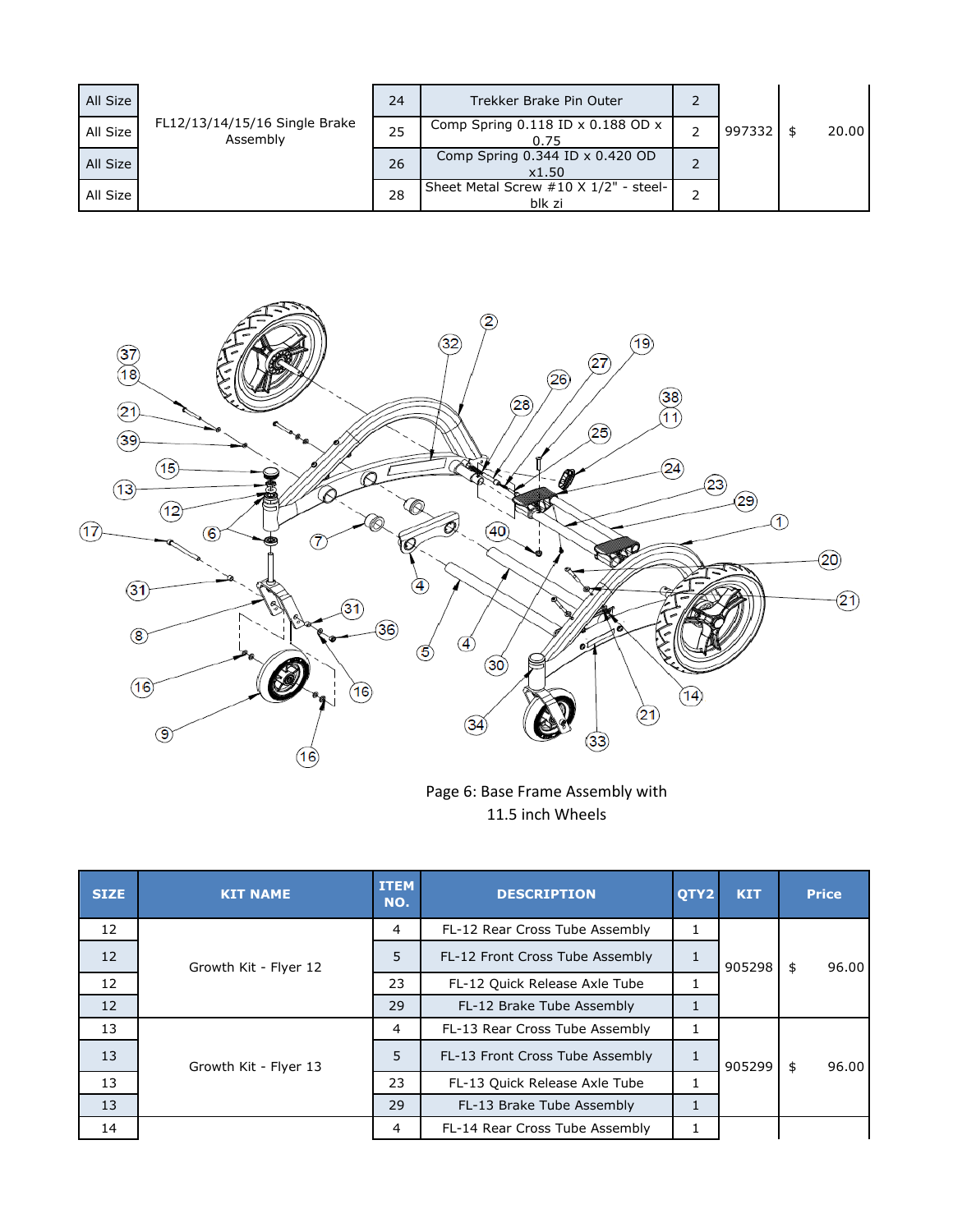| 14       | Growth Kit - Flyer 14                        | 5              | FL-14 Front Cross Tube Assembly                     | $\mathbf{1}$   | 905300 | \$<br>96.00  |
|----------|----------------------------------------------|----------------|-----------------------------------------------------|----------------|--------|--------------|
| 14       |                                              | 23             | FL-14 Quick Release Axle Tube                       | $\mathbf{1}$   |        |              |
| 14       |                                              | 29             | FL-14 Brake Tube Assembly                           | $\mathbf{1}$   |        |              |
| 15       |                                              | $\overline{4}$ | FL-15 Rear Cross Tube Assembly                      | $\mathbf{1}$   |        |              |
| 15       | Growth Kit - Flyer 15                        | 5              | FL-15 Front Cross Tube Assembly                     | $\mathbf{1}$   | 905301 | \$<br>96.00  |
| 15       |                                              | 23             | FL-15 Quick Release Axle Tube                       | $\mathbf{1}$   |        |              |
| 15       |                                              | 29             | FL-15 Brake Tube Assembly                           | $\mathbf{1}$   |        |              |
| 16       |                                              | 4              | FL-16 Rear Cross Tube Assembly                      | $\mathbf{1}$   |        |              |
| 16       | Growth Kit - Flyer 16                        | 5              | FL-16 Front Cross Tube Assembly                     | $\mathbf{1}$   | 905302 | \$<br>96.00  |
| 16       |                                              | 23             | FL-16 Quick Release Axle Tube                       | $\mathbf{1}$   |        |              |
| 16       |                                              | 29             | FL-16 Brake Tube Assembly                           | $\mathbf{1}$   |        |              |
| All Size | O Ring                                       | 12             | "0" Ring Buna-Nitrile                               | $\mathbf{1}$   | 995614 | \$<br>0.25   |
| All Size | Caster Fork Assembly 7.5" X 2"               | 8              | <b>Balloon Caster Fork Assembly</b>                 | $\mathbf{1}$   | 996009 | \$<br>40.00  |
| All Size | (ROLKO)                                      | 12             | "0" Ring Buna-Nitrile                               | $\mathbf{1}$   |        |              |
| 12       | FL12 Base Frame ONLY (for 12"<br>Rear Wheel) | $\Omega$       | FL-12 Base Frame Assy - Rolko Front<br><b>Tires</b> | $\mathbf{1}$   | 997177 | \$1,000.00   |
| 13       | FL13 Base Frame ONLY (for 12"<br>Rear Wheel) | $\overline{0}$ | FL-13 Base Frame Assy - Rolko Front<br>Tires        | $\mathbf{1}$   | 997178 | \$1,000.00   |
| 14       | FL14 Base Frame ONLY (for 12"<br>Rear Wheel) | $\mathbf 0$    | FL-14 Base Frame Assy - Rolko Front<br>Tires        | $\mathbf{1}$   | 997179 | \$1,000.00   |
| 15       | FL15 Base Frame ONLY (for 12"<br>Rear Wheel) | $\Omega$       | FL-15 Base Frame Assy - Rolko Front<br><u>Tires</u> | $\mathbf{1}$   | 997180 | \$1,000.00   |
| 16       | FL16 Base Frame ONLY (for 12"<br>Rear Wheel) | $\Omega$       | FL-16 Base Frame Assy - Rolko Front<br><b>Tires</b> | $\mathbf{1}$   | 997181 | \$1,000.00   |
| All Size | Rolko Tire 140mm x 40mm                      | 9              | Rolko Tire 140mm x 40mm                             | $\mathbf{1}$   | 997302 | \$<br>38.00  |
| All Size | Flyer Base Welded LH                         | $\mathbf{1}$   | Flyer Base Welded LH                                | $\mathbf{1}$   | 997304 | \$<br>339.00 |
| All Size | Flyer Base Welded RH                         | $\mathcal{P}$  | Flyer Base Welded RH                                | $\mathbf{1}$   | 997305 | \$<br>339.00 |
| All Size |                                              | 25             | Trekker Brake Pin Inner                             | $\overline{2}$ |        |              |
| All Size |                                              | 26             | Trekker Brake Pin Outer                             | $\overline{2}$ |        |              |
| All Size | FL12/13/14/15/16 Single Brake<br>Assembly    | 27             | Comp Spring 0.118 ID x 0.188 OD x<br>0.75           | $\overline{2}$ | 997332 | \$<br>20.00  |
| All Size |                                              | 28             | Comp Spring 0.344 ID x 0.420 OD<br>x1.50            | $\overline{2}$ |        |              |
| All Size |                                              | 30             | Sheet Metal Screw #10 X 1/2" - steel-<br>blk zi     | $\overline{2}$ |        |              |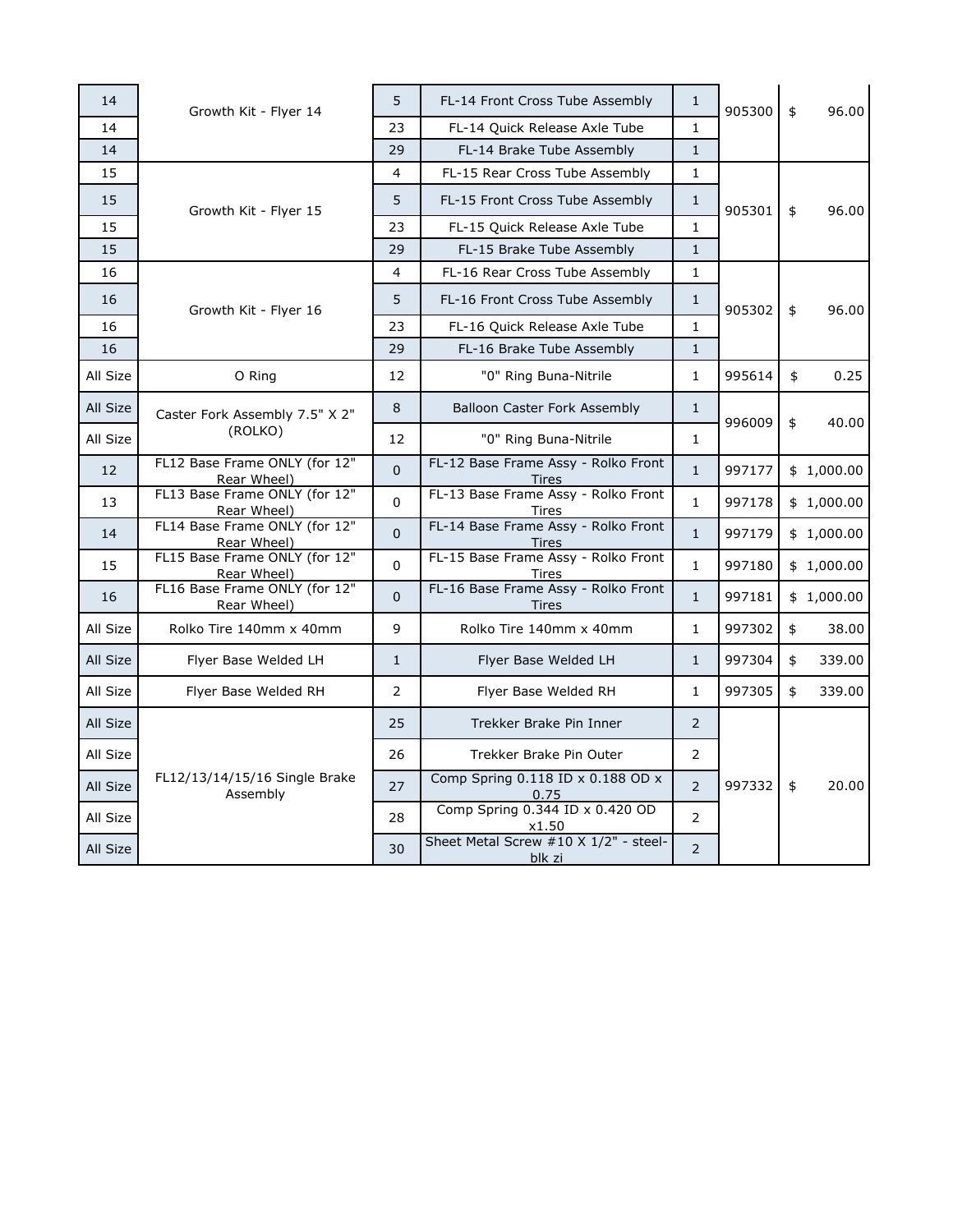## Table of Accessories

| <b>SIZE</b> | <b>KIT NAME</b>                   | <b>ITEM</b><br>NO.       | <b>DESCRIPTION</b>                                 | QTY2         | <b>KIT</b> |    | <b>Price</b> |
|-------------|-----------------------------------|--------------------------|----------------------------------------------------|--------------|------------|----|--------------|
| 12          |                                   |                          | FL-12 Front Cross Tube Assembly                    | $\mathbf{1}$ |            |    |              |
| 12          | Growth Kit - Flyer 12             |                          | FL-12 Rear Cross Tube Assembly                     | $\mathbf{1}$ | 905298     | \$ | 96.00        |
| 12          |                                   | $\overline{\phantom{0}}$ | FL-12 Quick Release Axle Tube                      | $\mathbf{1}$ |            |    |              |
| 12          |                                   |                          | FL-12 Brake Tube Assembly                          | $\mathbf{1}$ |            |    |              |
| 13          |                                   | $\overline{\phantom{0}}$ | FL-13 Front Cross Tube Assembly                    | $\mathbf{1}$ |            |    |              |
| 13          | Growth Kit - Flyer 13             | $\overline{a}$           | FL-13 Rear Cross Tube Assembly                     | $\mathbf{1}$ | 905299     | \$ | 96.00        |
| 13          |                                   | L.                       | FL-13 Quick Release Axle Tube                      | $\mathbf{1}$ |            |    |              |
| 13          |                                   | $\overline{\phantom{0}}$ | FL-13 Brake Tube Assembly                          | $\mathbf{1}$ |            |    |              |
| 14          |                                   | $\overline{\phantom{0}}$ | FL-14 Front Cross Tube Assembly                    | 1            |            |    |              |
| 14          | Growth Kit - Flyer 14             | $\overline{\phantom{0}}$ | FL-14 Rear Cross Tube Assembly                     | $\mathbf{1}$ | 905300     | \$ | 96.00        |
| 14          |                                   |                          | FL-14 Quick Release Axle Tube                      | $\mathbf{1}$ |            |    |              |
| 14          |                                   | $\overline{\phantom{0}}$ | FL-14 Brake Tube Assembly                          | $\mathbf{1}$ |            |    |              |
| 15          |                                   | ÷                        | FL-15 Front Cross Tube Assembly                    | 1            |            |    |              |
| 15          | Growth Kit - Flyer 15             | $\overline{\phantom{0}}$ | FL-15 Rear Cross Tube Assembly                     | $\mathbf{1}$ | 905301     | \$ | 96.00        |
| 15          |                                   | $\overline{\phantom{0}}$ | FL-15 Quick Release Axle Tube                      | $\mathbf{1}$ |            |    |              |
| 15          |                                   |                          | FL-15 Brake Tube Assembly                          | $\mathbf{1}$ |            |    |              |
| 16          |                                   | $\overline{\phantom{0}}$ | FL-16 Front Cross Tube Assembly                    | $\mathbf{1}$ |            |    |              |
| 16          | Growth Kit - Flyer 16             | $\overline{\phantom{0}}$ | FL-16 Rear Cross Tube Assembly                     | $\mathbf{1}$ | 905302     | \$ | 96.00        |
| 16          |                                   |                          | FL-16 Quick Release Axle Tube                      | $\mathbf{1}$ |            |    |              |
| 16          |                                   | $\overline{\phantom{a}}$ | FL-16 Brake Tube Assembly                          | $\mathbf{1}$ |            |    |              |
| 12          |                                   |                          | Back Cushion H: 11.5" (Size 12)                    | $\mathbf{1}$ |            |    |              |
| 12          |                                   | $\overline{\phantom{a}}$ | Flyer 12/13 Seat Cover Small                       | $\mathbf{1}$ |            |    |              |
| 12          |                                   | $\overline{\phantom{0}}$ | Back Height Extension Cushion H: 6"                | $\mathbf{1}$ |            |    |              |
| 12          | Growth Kit - Flyer 12 w/ Cushions |                          | Back Height Extension Cushion H: 4.5"<br>(Size 12) | $\mathbf{1}$ | 905339     | \$ | 460.00       |
| 12          |                                   | $\frac{1}{2}$            | Growth Kit - Flyer 12                              | 1            |            |    |              |
| 12          |                                   |                          | Seat Cushion Planar (Size 12)                      | $\mathbf{1}$ |            |    |              |
| 13          |                                   | $\overline{\phantom{0}}$ | Back Cushion H: 11.5" (Size 13)                    | 1            |            |    |              |
| 13          |                                   | -                        | Need to do research!                               | $\mathbf{1}$ |            |    |              |
| 13          | Growth Kit - Flyer 13 w/ Cushions | $\frac{1}{2}$            | Back Height Extension Cushion H: 6"                | 1            | 905340     | \$ | 467.00       |
| 13          |                                   | $\overline{\phantom{0}}$ | Flyer 12/13 Seat Cover Small                       | $1\,$        |            |    |              |
| 13          |                                   | -                        | Seat Cushion Planar (Size 13)                      | 1            |            |    |              |
| 13          |                                   | $\overline{\phantom{0}}$ | Growth Kit - Flyer 13                              | $\mathbf{1}$ |            |    |              |
| 14          |                                   | $\overline{\phantom{0}}$ | Back Cushion H: 11.5" (Size 14)                    | $\mathbf{1}$ |            |    |              |
| 14          |                                   | $\overline{\phantom{0}}$ | Flyer 14/15/16 Seat Cover Large                    | $\mathbf{1}$ |            |    |              |
| 14          |                                   |                          | Back Height Extension Cushion H: 4.5"<br>(Size 14) | 1            | 905341     | \$ | 474.00       |
| 14          | Growth Kit - Flyer 14 w/ Cushions | $\overline{\phantom{0}}$ | Back Height Extension Cushion H: 6"                | $\mathbf{1}$ |            |    |              |
| 14          |                                   | $\overline{\phantom{0}}$ | Seat Cushion Planar (Size 14)                      | 1            |            |    |              |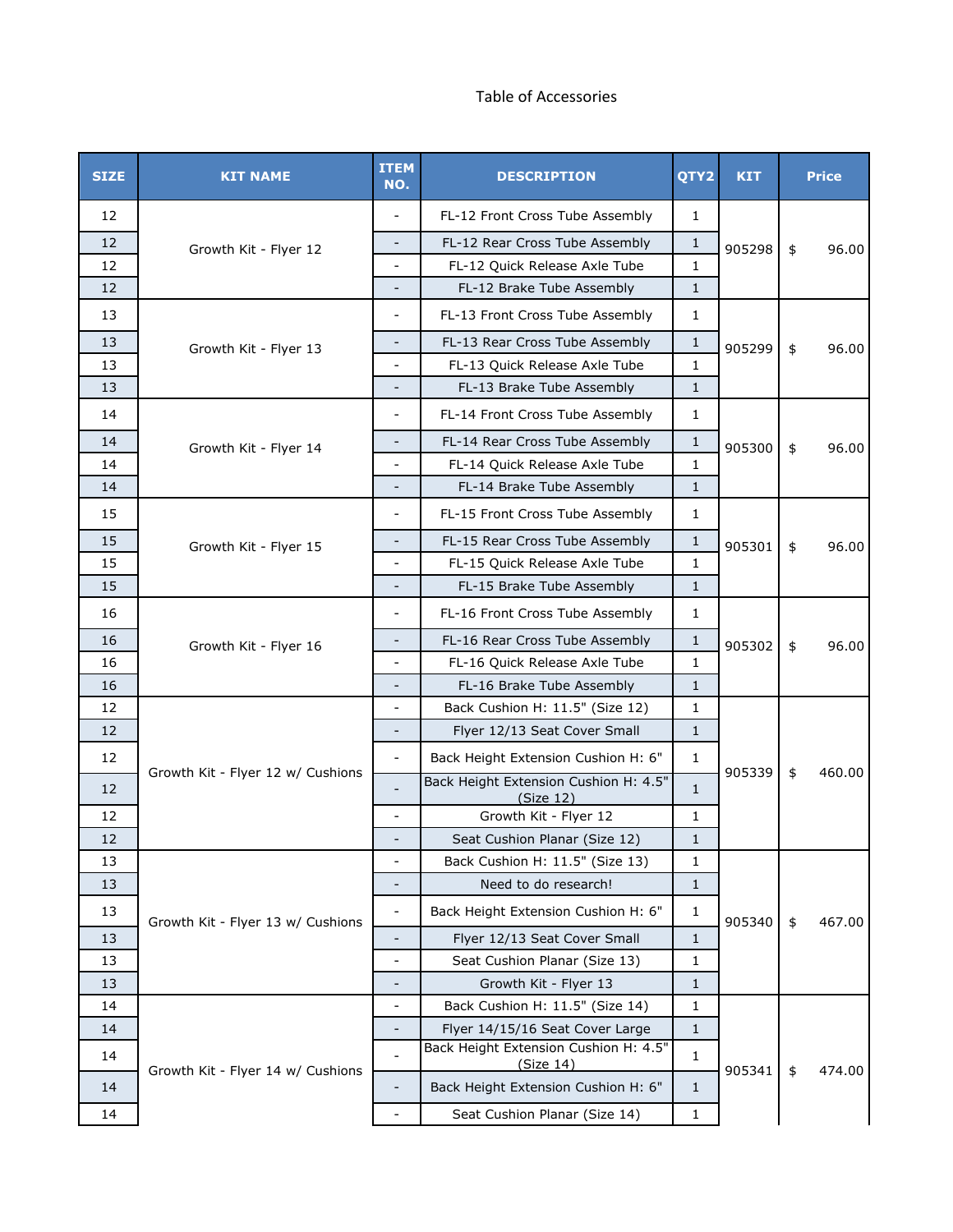| 14 |                                                         | $\overline{\phantom{a}}$     | Growth Kit - Flyer 14                              | 1            |        |              |
|----|---------------------------------------------------------|------------------------------|----------------------------------------------------|--------------|--------|--------------|
| 15 | Growth Kit - Flyer 15 w/ Cushions                       |                              | Back Cushion H: 11.5" (Size 15)                    | 1            |        |              |
| 15 |                                                         |                              | Flyer 14/15/16 Seat Cover Large                    | $\mathbf{1}$ |        |              |
| 15 |                                                         | $\blacksquare$               | Back Height Extension Cushion H: 4.5"<br>(Size 15) | $\mathbf{1}$ | 905342 | 483.00       |
| 15 |                                                         | -                            | Back Height Extension Cushion H: 6"                | $\mathbf{1}$ |        | \$           |
| 15 |                                                         | $\overline{a}$               | Seat Cushion Planar (Size 15)                      | 1            |        |              |
| 15 |                                                         |                              | Growth Kit - Flyer 15                              | $\mathbf{1}$ |        |              |
| 16 |                                                         | $\overline{\phantom{0}}$     | Back Cushion H: 11.5" (Size 16)                    | 1            |        |              |
| 16 |                                                         | $\overline{\phantom{a}}$     | Flyer 14/15/16 Seat Cover Large                    | $\mathbf{1}$ |        |              |
| 16 |                                                         |                              | Back Height Extension Cushion H: 4.5"              | $\mathbf{1}$ |        | \$<br>492.00 |
|    | Growth Kit - Flyer 16 w/ Cushions                       |                              | (Size 16)                                          |              | 905343 |              |
| 16 |                                                         | $\overline{\phantom{a}}$     | Back Height Extension Cushion H: 6"                | $\mathbf{1}$ |        |              |
| 16 |                                                         | $\overline{\phantom{0}}$     | Seat Cushion Planar (Size 16)                      | 1            |        |              |
| 16 |                                                         |                              | Growth Kit - Flyer 16                              | $\mathbf{1}$ |        |              |
| 12 |                                                         | $\overline{\phantom{a}}$     | Back Cushion H: 11.5" (Size 12)                    | 1            |        |              |
| 12 |                                                         |                              | Flyer 12/13 Seat Cover Small                       | $\mathbf{1}$ |        |              |
| 12 |                                                         | $\overline{\phantom{a}}$     | Back Height Extension Cushion H: 6"                | $\mathbf{1}$ | 905344 | \$<br>585.00 |
| 12 | Growth Kit - Flyer 12 w/ Cushions &<br>One Piece Handle |                              | Back Height Extension Cushion H: 4.5"<br>(Size 12) | $\mathbf{1}$ |        |              |
| 12 |                                                         |                              | Growth Kit - Flyer 12                              | 1            |        |              |
| 12 |                                                         | $\overline{\phantom{a}}$     | Seat Cushion Planar (Size 12)                      | $\mathbf{1}$ |        |              |
| 12 |                                                         |                              | FL-12 Handle Tube Assy                             | 1            |        |              |
| 13 |                                                         | $\overline{\phantom{a}}$     | Back Cushion H: 11.5" (Size 13)                    | $\mathbf{1}$ | 905345 | \$<br>593.00 |
| 13 |                                                         |                              | Back Height Extension Cushion H: 4.5"<br>(Size 13) | 1            |        |              |
| 13 | Growth Kit - Flyer 13 w/ Cushions &                     |                              | Back Height Extension Cushion H: 6"                | 1            |        |              |
| 13 | One Piece Handle                                        | $\frac{1}{2}$                | Flyer 12/13 Seat Cover Small                       | 1            |        |              |
| 13 |                                                         |                              | Seat Cushion Planar (Size 13)                      | $\mathbf{1}$ |        |              |
| 13 |                                                         | $\overline{\phantom{a}}$     | Growth Kit - Flyer 13                              | 1            |        |              |
| 13 |                                                         |                              | FL-13 Handle Tube Assy                             | $\mathbf{1}$ |        |              |
| 14 |                                                         |                              | Back Cushion H: 11.5" (Size 14)                    | 1            |        |              |
| 14 |                                                         |                              | Flyer 14/15/16 Seat Cover Large                    | $\mathbf{1}$ |        |              |
| 14 |                                                         |                              | Back Height Extension Cushion H: 4.5"<br>(Size 14) | 1            |        |              |
| 14 | Growth Kit - Flyer 14 w/ Cushions &<br>One Piece Handle |                              | Back Height Extension Cushion H: 6"                | $\mathbf{1}$ | 905346 | \$<br>602.00 |
| 14 |                                                         |                              | Seat Cushion Planar (Size 14)                      | $\mathbf{1}$ |        |              |
| 14 |                                                         | -                            | Growth Kit - Flyer 14                              | 1            |        |              |
| 14 |                                                         | $\overline{a}$               | FL-14 Handle Tube Assy                             | 1            |        |              |
| 15 |                                                         |                              | Back Cushion H: 11.5" (Size 15)                    | 1            |        |              |
| 15 |                                                         | $\blacksquare$               | Flyer 14/15/16 Seat Cover Large                    | $\mathbf{1}$ |        | \$<br>611.00 |
| 15 |                                                         |                              | Back Height Extension Cushion H: 4.5"<br>(Size 15) | $\mathbf{1}$ |        |              |
| 15 | Growth Kit - Flyer 15 w/ Cushions &<br>One Piece Handle | $\overline{\phantom{0}}$     | Back Height Extension Cushion H: 6"                | 1            | 905347 |              |
| 15 |                                                         |                              | Seat Cushion Planar (Size 15)                      | $\mathbf{1}$ |        |              |
| 15 |                                                         | $\qquad \qquad \blacksquare$ | Growth Kit - Flyer 15                              | 1            |        |              |
| 15 |                                                         | $\overline{\phantom{0}}$     | FL-15 Handle Tube Assy                             | $\mathbf{1}$ |        |              |
| 16 |                                                         |                              | Back Cushion H: 11.5" (Size 16)                    | 1            |        |              |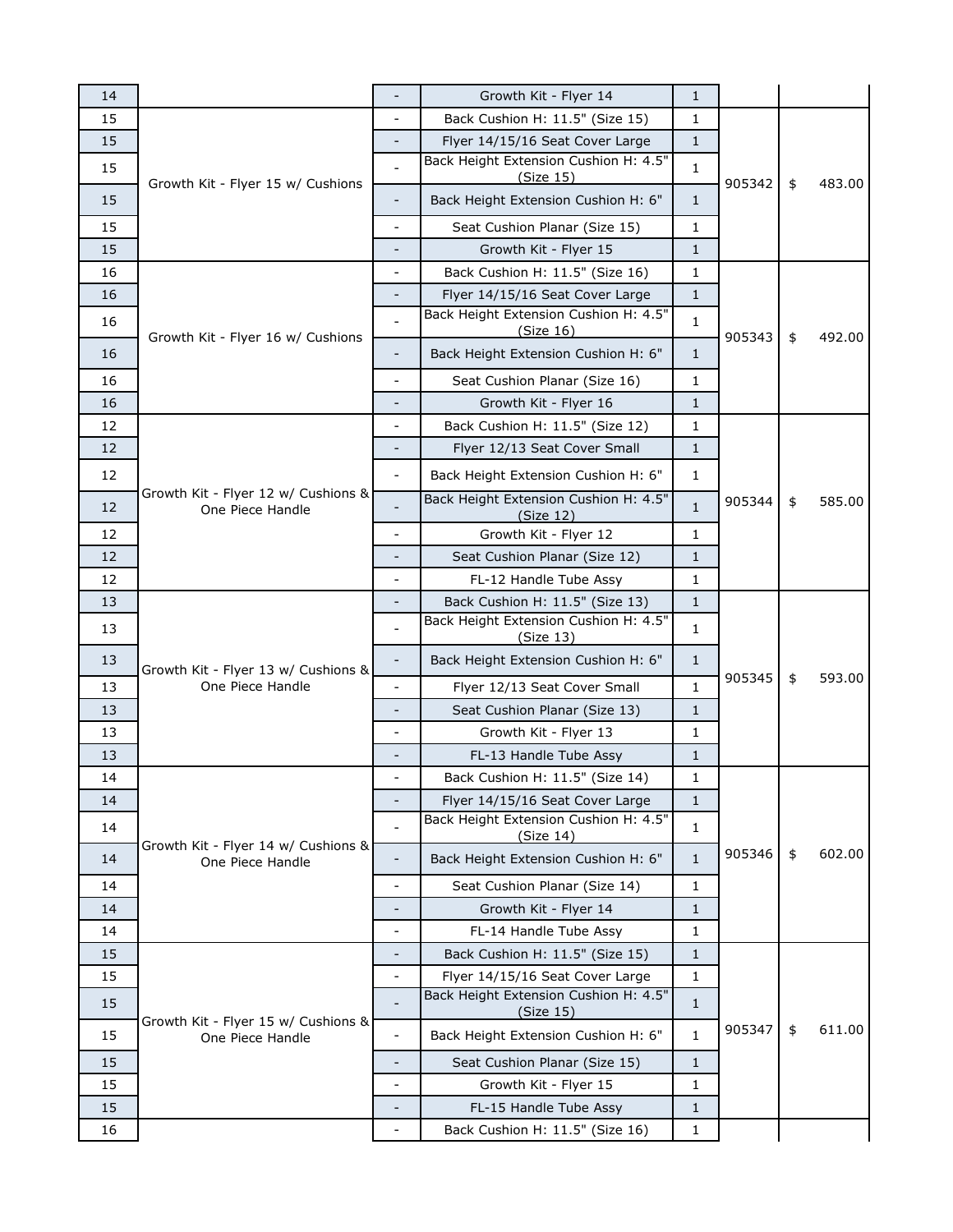| 16 |                                                                 |                              | Flyer 14/15/16 Seat Cover Large                    | $\mathbf{1}$ |        |              |
|----|-----------------------------------------------------------------|------------------------------|----------------------------------------------------|--------------|--------|--------------|
| 16 | Growth Kit - Flyer 16 w/ Cushions &<br>One Piece Handle         |                              | Back Height Extension Cushion H: 4.5"<br>(Size 16) | 1            |        |              |
| 16 |                                                                 | $\frac{1}{2}$                | Back Height Extension Cushion H: 6"                | $\mathbf{1}$ | 905348 | \$<br>620.00 |
| 16 |                                                                 | $\overline{\phantom{0}}$     | Seat Cushion Planar (Size 16)                      | 1            |        |              |
| 16 |                                                                 | -                            | Growth Kit - Flyer 16                              | $\mathbf{1}$ |        |              |
| 16 |                                                                 | $\overline{\phantom{a}}$     | FL-16 Handle Tube Assy                             | 1            |        |              |
| 12 | Growth Kit - Flyer 12 w/ One Piece                              |                              | Growth Kit - Flyer 12                              | $\mathbf{1}$ |        |              |
| 12 | Handle                                                          | $\qquad \qquad \blacksquare$ | FL-12 Handle Tube Assy                             | 1            | 905349 | \$<br>222.00 |
| 13 | Growth Kit - Flyer 13 w/ One Piece                              | $\overline{\phantom{a}}$     | Growth Kit - Flyer 13                              | $\mathbf{1}$ |        |              |
| 13 | Handle                                                          | $\overline{\phantom{0}}$     | FL-13 Handle Tube Assy                             | 1            | 905350 | \$<br>225.00 |
| 14 | Growth Kit - Flyer 14 w/ One Piece                              | $\overline{\phantom{a}}$     | Growth Kit - Flyer 14                              | $\mathbf{1}$ | 905351 |              |
| 14 | Handle                                                          | $\sim$                       | FL-14 Handle Tube Assy                             | 1            |        | \$<br>228.00 |
| 15 | Growth Kit - Flyer 15 w/ One Piece                              | $\overline{\phantom{a}}$     | Growth Kit - Flyer 15                              | $\mathbf{1}$ | 905352 | \$<br>231.00 |
| 15 | Handle                                                          |                              | FL-15 Handle Tube Assy                             | 1            |        |              |
| 16 | Growth Kit - Flyer 16 w/ One Piece                              | $\qquad \qquad \blacksquare$ | Growth Kit - Flyer 16                              | 1            |        | \$<br>234.00 |
| 16 | Handle                                                          | $\overline{\phantom{0}}$     | FL-16 Handle Tube Assy                             | 1            | 905353 |              |
| 12 |                                                                 | $\overline{\phantom{a}}$     | Back Cushion H: 11.5" (Size 12)                    | $\mathbf{1}$ |        |              |
| 12 |                                                                 | $\overline{\phantom{0}}$     | Flyer 12/13 Seat Cover Small                       | 1            |        | \$<br>708.00 |
| 12 |                                                                 | $\overline{\phantom{a}}$     | Back Height Extension Cushion H: 6"                | $\mathbf{1}$ | 905488 |              |
| 12 | Growth Kit - FL12 w/ Cushions, 1                                | $\overline{a}$               | Back Height Extension Cushion H: 4.5"              | 1            |        |              |
| 12 | Piece Handle, Fix Footplate                                     | $\overline{a}$               | (Size 12)<br>Growth Kit - Flyer 12                 | $\mathbf{1}$ |        |              |
| 12 |                                                                 | $\overline{\phantom{0}}$     | Seat Cushion Planar (Size 12)                      | 1            |        |              |
| 12 |                                                                 | $\overline{\phantom{a}}$     | FL-12 Handle Tube Assy                             | $\mathbf{1}$ |        |              |
| 12 |                                                                 |                              | Flyer 12 Fixed One Piece Footplate<br>Assy         | $\mathbf{1}$ |        |              |
| 13 |                                                                 | $\overline{\phantom{a}}$     | Back Cushion H: 11.5" (Size 13)                    | $\mathbf{1}$ |        |              |
| 13 |                                                                 |                              | Back Height Extension Cushion H: 4.5"<br>(Size 13) | 1            |        |              |
| 13 |                                                                 | $\overline{\phantom{a}}$     | Back Height Extension Cushion H: 6"                | 1            |        |              |
| 13 | Growth Kit - FL13 w/ Cushions, 1                                | $\overline{\phantom{0}}$     | Flyer 12/13 Seat Cover Small                       | 1            | 905489 | \$<br>716.00 |
| 13 | Piece Handle, Fix Footplate                                     |                              | Seat Cushion Planar (Size 13)                      | 1            |        |              |
| 13 |                                                                 | $\overline{\phantom{0}}$     | Growth Kit - Flyer 13                              | 1            |        |              |
| 13 |                                                                 |                              | FL-13 Handle Tube Assy                             | $\mathbf{1}$ |        |              |
| 13 |                                                                 | $\blacksquare$               | Flyer 13 Fixed One Piece Footplate<br>Assy         | 1            |        |              |
| 14 |                                                                 | $\overline{\phantom{a}}$     | Back Cushion H: 11.5" (Size 14)                    | $\mathbf{1}$ |        |              |
| 14 |                                                                 | $\qquad \qquad \blacksquare$ | Flyer 14/15/16 Seat Cover Large                    | 1            |        |              |
| 14 |                                                                 |                              | Back Height Extension Cushion H: 4.5"<br>(Size 14) | $\mathbf{1}$ |        |              |
| 14 | Growth Kit - FL14 w/ Cushions, 1<br>Piece Handle, Fix Footplate | $\overline{\phantom{0}}$     | Back Height Extension Cushion H: 6"                | 1            | 905490 | \$<br>700.00 |
| 14 |                                                                 |                              | Seat Cushion Planar (Size 14)                      | $\mathbf{1}$ |        |              |
| 14 |                                                                 | $\overline{\phantom{0}}$     | Growth Kit - Flyer 14                              | 1            |        |              |
| 14 |                                                                 |                              | FL-14 Handle Tube Assy                             | $\mathbf{1}$ |        |              |
| 14 |                                                                 | $\overline{\phantom{a}}$     | TR-12 Standard Footplate Assy                      | 1            |        |              |
| 15 |                                                                 |                              | Back Cushion H: 11.5" (Size 15)                    | $\mathbf{1}$ |        |              |
| 15 |                                                                 |                              | Flyer 14/15/16 Seat Cover Large                    | 1            |        |              |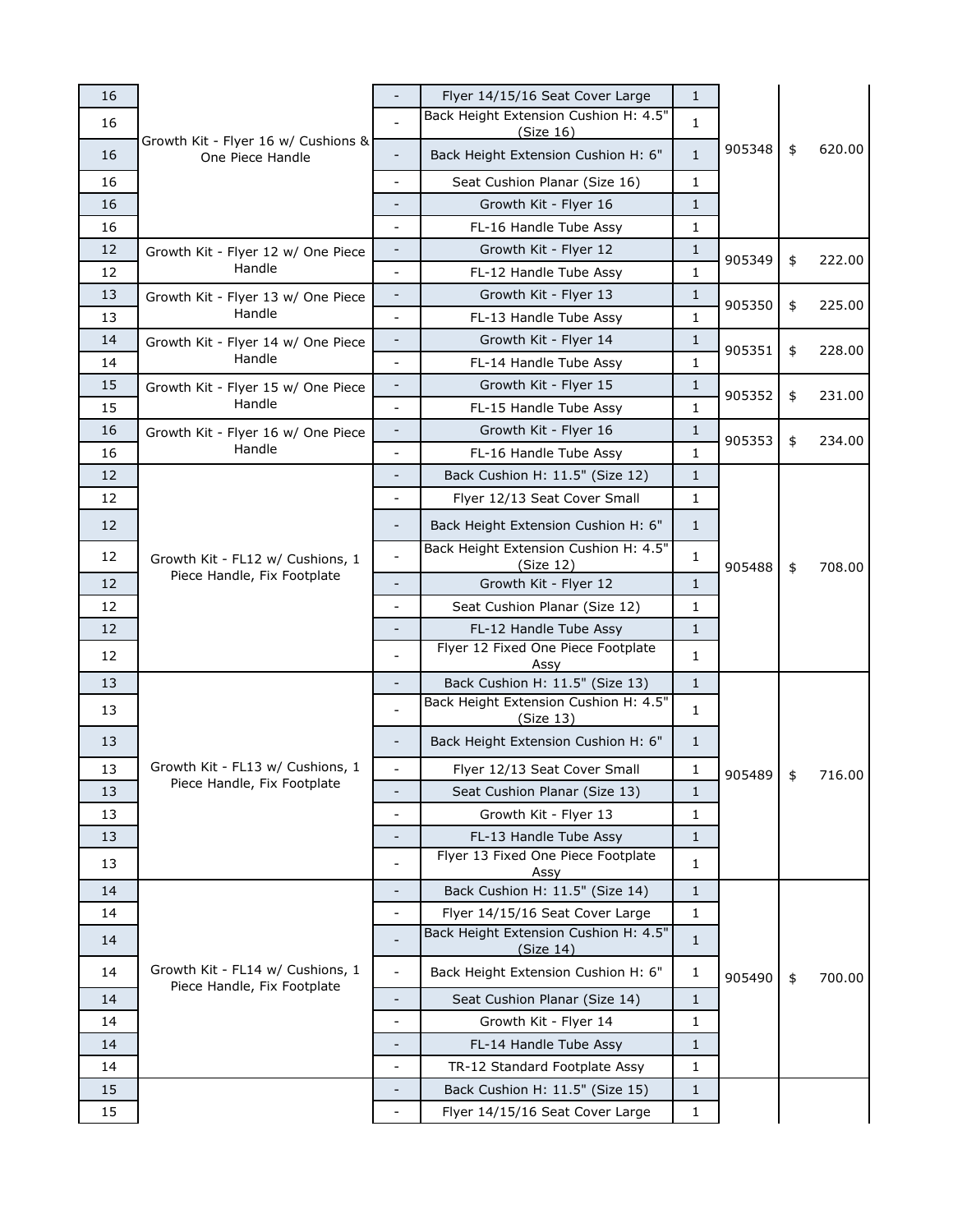| 15 |                                                                 |                          | Back Height Extension Cushion H: 4.5"<br>(Size 15) | $\mathbf{1}$ |        |    |        |
|----|-----------------------------------------------------------------|--------------------------|----------------------------------------------------|--------------|--------|----|--------|
| 15 | Growth Kit - FL15 w/ Cushions, 1<br>Piece Handle, Fix Footplate | $\overline{\phantom{a}}$ | Back Height Extension Cushion H: 6"                | 1            |        |    |        |
| 15 |                                                                 |                          | Seat Cushion Planar (Size 15)                      | $\mathbf{1}$ | 905491 | \$ | 737.00 |
| 15 |                                                                 | $\overline{a}$           | Growth Kit - Flyer 15                              | $\mathbf 1$  |        |    |        |
| 15 |                                                                 |                          | FL-15 Handle Tube Assy                             | $\mathbf{1}$ |        |    |        |
| 15 |                                                                 |                          | Flyer 15 Fixed One Piece Footplate                 | 1            |        |    |        |
| 16 |                                                                 |                          | Assy<br>Back Cushion H: 11.5" (Size 16)            | $\mathbf{1}$ |        |    |        |
| 16 |                                                                 | $\overline{\phantom{0}}$ | Flyer 14/15/16 Seat Cover Large                    | 1            |        |    |        |
| 16 |                                                                 |                          | Back Height Extension Cushion H: 4.5"<br>(Size 16) | 1            |        | \$ | 753.00 |
| 16 | Growth Kit - FL16 w/ Cushions, 1                                | $\frac{1}{2}$            | Back Height Extension Cushion H: 6"                | 1            | 905492 |    |        |
| 16 | Piece Handle, Fix Footplate                                     | $\overline{\phantom{a}}$ | Seat Cushion Planar (Size 16)                      | $\mathbf{1}$ |        |    |        |
| 16 |                                                                 |                          | Growth Kit - Flyer 16                              | $\mathbf{1}$ |        |    |        |
| 16 |                                                                 | -                        | FL-16 Handle Tube Assy                             | 1            |        |    |        |
| 16 |                                                                 | $\blacksquare$           | TR-14 Standard Footplate Assy                      | 1            |        |    |        |
| 12 |                                                                 |                          | Back Cushion H: 11.5" (Size 12)                    | 1            |        |    |        |
| 12 |                                                                 | $\overline{\phantom{0}}$ | Flyer 12/13 Seat Cover Small                       | 1            |        |    |        |
| 12 |                                                                 | $\overline{\phantom{a}}$ | Back Height Extension Cushion H: 6"                | $\mathbf{1}$ | 905493 |    |        |
| 12 | Growth Kit - FL12 w/ Cushions, 1<br>Piece Handle, Adj Footplate |                          | Back Height Extension Cushion H: 4.5"<br>(Size 12) | 1            |        | \$ | 671.00 |
| 12 |                                                                 |                          | Growth Kit - Flyer 12                              | $\mathbf{1}$ |        |    |        |
| 12 |                                                                 | $\overline{\phantom{a}}$ | Seat Cushion Planar (Size 12)                      | 1            |        |    |        |
| 12 |                                                                 | $\overline{\phantom{0}}$ | FL-12 Handle Tube Assy                             | $\mathbf{1}$ |        |    |        |
| 12 |                                                                 | $\sim$                   | RD-12 Foot Plate Assy                              | 1            |        |    |        |
| 13 |                                                                 | $\overline{\phantom{a}}$ | Back Cushion H: 11.5" (Size 13)                    | $\mathbf{1}$ |        |    |        |
| 13 |                                                                 |                          | Back Height Extension Cushion H: 4.5"<br>(Size 13) | 1            |        |    |        |
| 13 |                                                                 | $\overline{\phantom{a}}$ | Back Height Extension Cushion H: 6"                | 1            |        |    |        |
| 13 | Growth Kit - FL13 w/ Cushions, 1                                | $\overline{\phantom{a}}$ | Flyer 12/13 Seat Cover Small                       | 1            | 905494 | \$ | 716.00 |
| 13 | Piece Handle, Adj Footplate                                     | $\overline{\phantom{0}}$ | Seat Cushion Planar (Size 13)                      | $\mathbf{1}$ |        |    |        |
| 13 |                                                                 |                          | Growth Kit - Flyer 13                              | 1            |        |    |        |
| 13 |                                                                 |                          | FL-13 Handle Tube Assy                             | $\mathbf{1}$ |        |    |        |
| 13 |                                                                 | $\overline{\phantom{a}}$ | Flyer 13 One Piece Footplate Assy                  | 1            |        |    |        |
| 14 |                                                                 |                          | Back Cushion H: 11.5" (Size 14)                    | $\mathbf{1}$ |        |    |        |
| 14 |                                                                 |                          | Flyer 14/15/16 Seat Cover Large                    | $\mathbf{1}$ |        |    |        |
| 14 | Growth Kit - FL14 w/ Cushions, 1                                |                          | Back Height Extension Cushion H: 4.5"<br>(Size 14) | $\mathbf{1}$ |        |    |        |
| 14 |                                                                 | $\blacksquare$           | Back Height Extension Cushion H: 6"                | 1            | 905495 | \$ | 699.00 |
| 14 | Piece Handle, Adj Footplate                                     | $\overline{\phantom{0}}$ | Seat Cushion Planar (Size 14)                      | $\mathbf{1}$ |        |    |        |
| 14 |                                                                 | $\overline{\phantom{0}}$ | Growth Kit - Flyer 14                              | 1            |        |    |        |
| 14 |                                                                 |                          | FL-14 Handle Tube Assy                             | $\mathbf{1}$ |        |    |        |
| 14 |                                                                 | $\overline{\phantom{a}}$ | RDL-14 Foot Plate Assy                             | 1            |        |    |        |
| 15 |                                                                 |                          | Back Cushion H: 11.5" (Size 14)                    | 1            |        |    |        |
| 15 |                                                                 | $\blacksquare$           | Flyer 14/15/16 Seat Cover Large                    | $\mathbf{1}$ |        |    |        |
| 15 |                                                                 |                          | Back Height Extension Cushion H: 4.5"<br>(Size 14) | $\mathbf{1}$ |        |    |        |